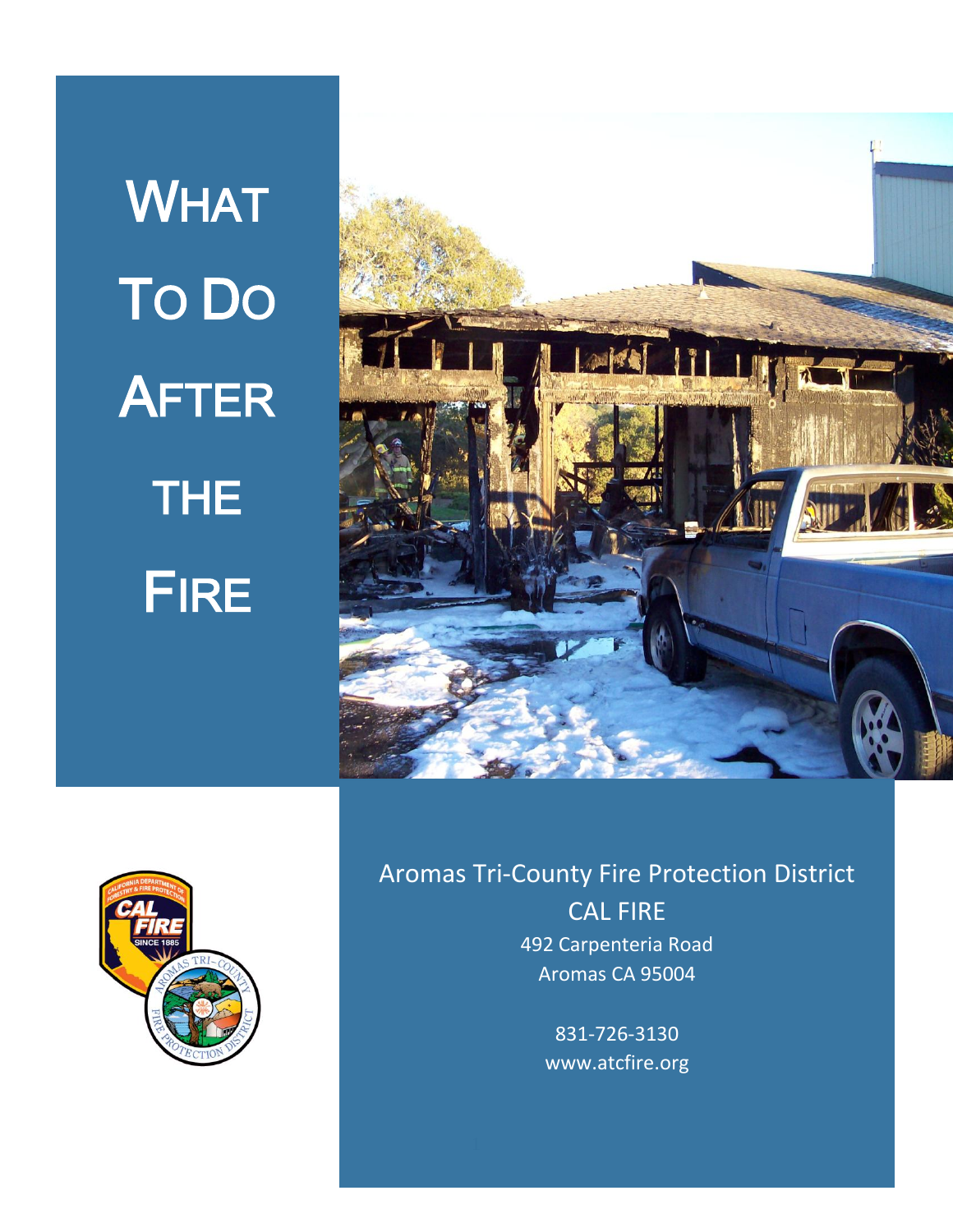## **Recovering after a fire**

Getting back to normal can be a long and stressful process. The hardest part is, knowing where to start. This information is intended to give you the assistance needed to help you as you begin rebuilding your life.

A rule of thumb is to not sign anything immediately after you have suffered property damage. Never agree to something you do not understand or are comfortable with.

The Aromas Tri-County Fire Protection District hopes the following information will assist you in the recovery process.

## **The First 24 hours**

## **Secure yourself and the site**

The American Red Cross can assist with:

- lodging
- meals
- clothing
- **•** emergency medication
- various other needs

*Items like medicines and food that have been exposed to smoke and heat should not be consumed.*

#### **American Red Cross:**

Salinas 831-424-4824

Santa Cruz 831-462-2881

Hollister 831-636-2100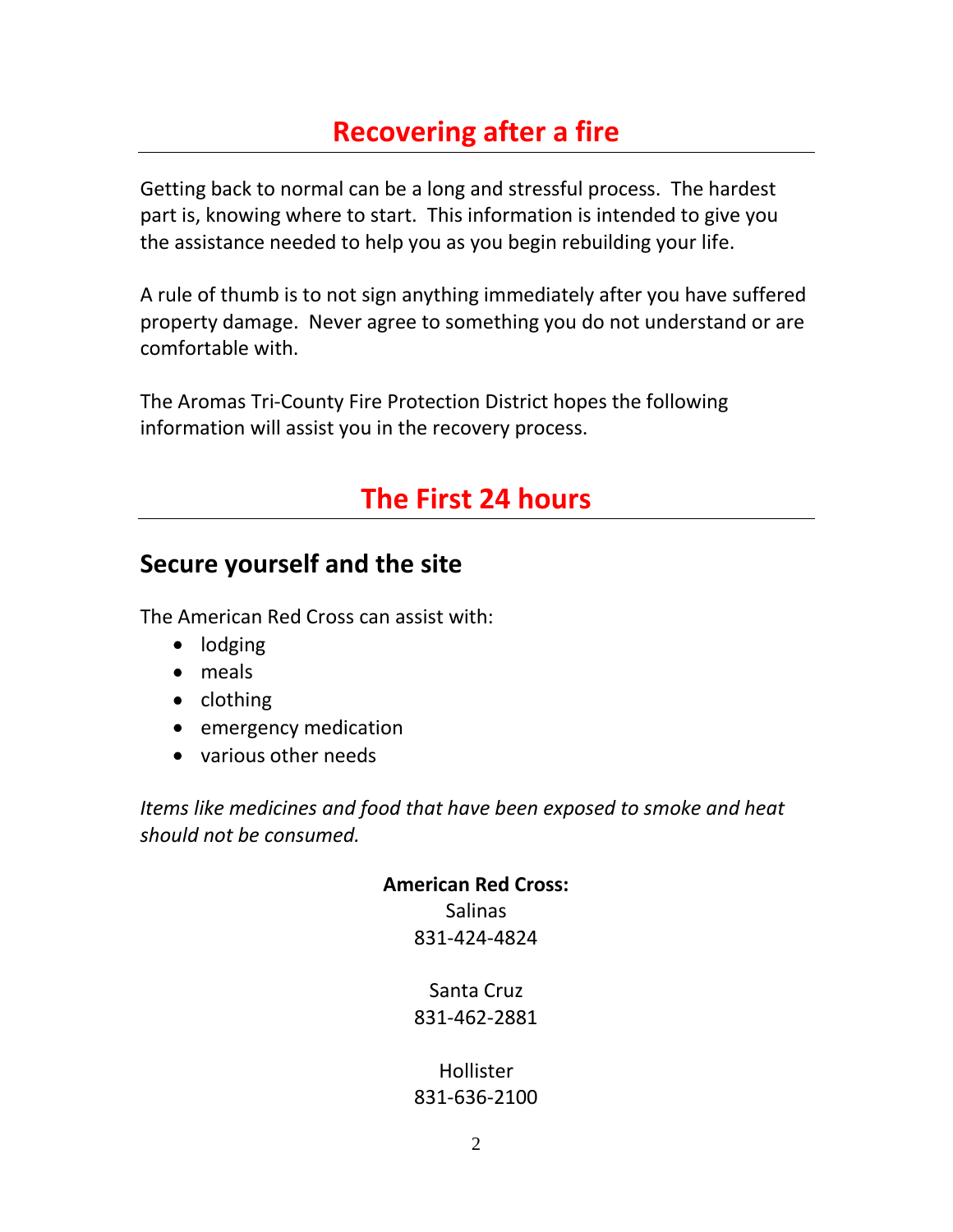## **Contact your insurance company/agent**

#### **IF YOU ARE INSURED**

- Give notice of the loss to the insurance company or the insurer's agent/company.
- Ask the insurance company what to do about the immediate needs of the dwelling, such as covering doors, windows, and other exposed areas, and pumping out water.
- Ask your insurance agent/company what actions are required of you. Some policyholders may be required to make an inventory of damaged personal property showing in detail the quantity, description, and how much you paid for the items.

*Do not throw away any damaged goods until after an inventory is made. All damage is taken into consideration in developing your insurance claim.*

*If you are considering contracting for inventory or repair services, discuss your plans with your insurance agent/company first.*

#### **IF YOU ARE NOT INSURED**

Your recovery from a fire loss may be based upon your own resources and help from your community.

- Private organizations that may be sources of aid or information:
- American Red Cross;
- Salvation Army;
- religious organizations;
- department of social services;
- civic organizations;
- State or municipal emergency services office;
- Nonprofit crisis counseling centers.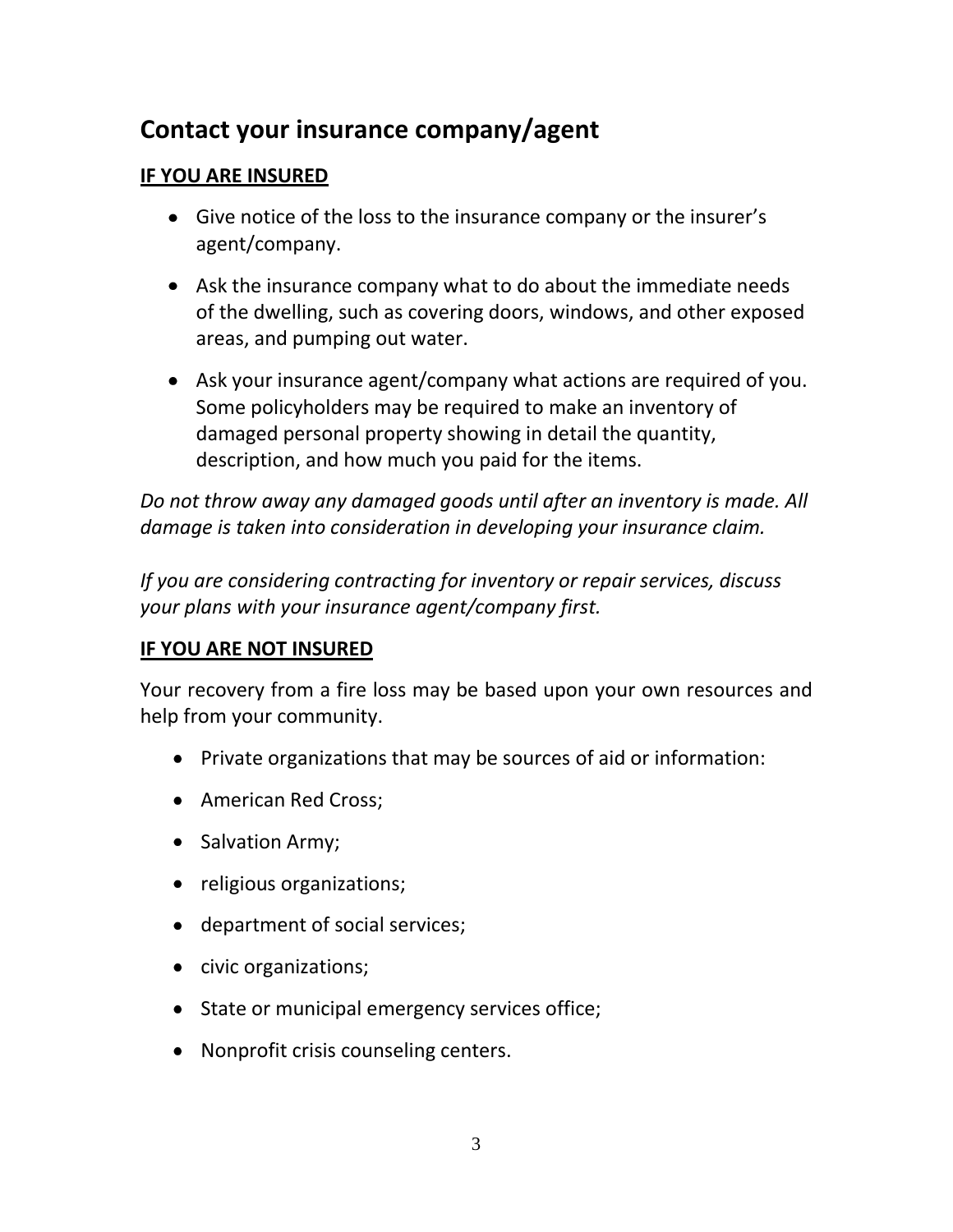# **Cautions**

- Do not enter the damaged site. Fires can rekindle from hidden, smoldering remains.
- Normally, the fire department will see that utilities (water, electricity and natural gas) either are safe to use or are disconnected before they leave the site. Do not attempt to turn on utilities yourself.
- Be watchful for structural damage caused by the fire. Roofs and floors may be damaged and subject to collapse.
- Food, beverages, and medicine exposed to heat, smoke, soot, and water should not be consumed.

### **LEAVING YOUR HOME**

- Contact your local police department to let them know that the site will be unoccupied.
- In some cases it may be necessary to board up openings to discourage trespassers.
- Beginning immediately, save receipts for any money you spend. These receipts are important in showing the insurance company what money you have spent related to your fire loss, and also for verifying losses claimed on your income tax.

# **Notifications**

Many people/entities should be notified of your relocation, including:

- your insurance agent/company;
- your mortgage company (also inform them of the fire);
- your family and friends;
- your employer;
- your child's school;
- your post office;
- any delivery services;
- your utility companies.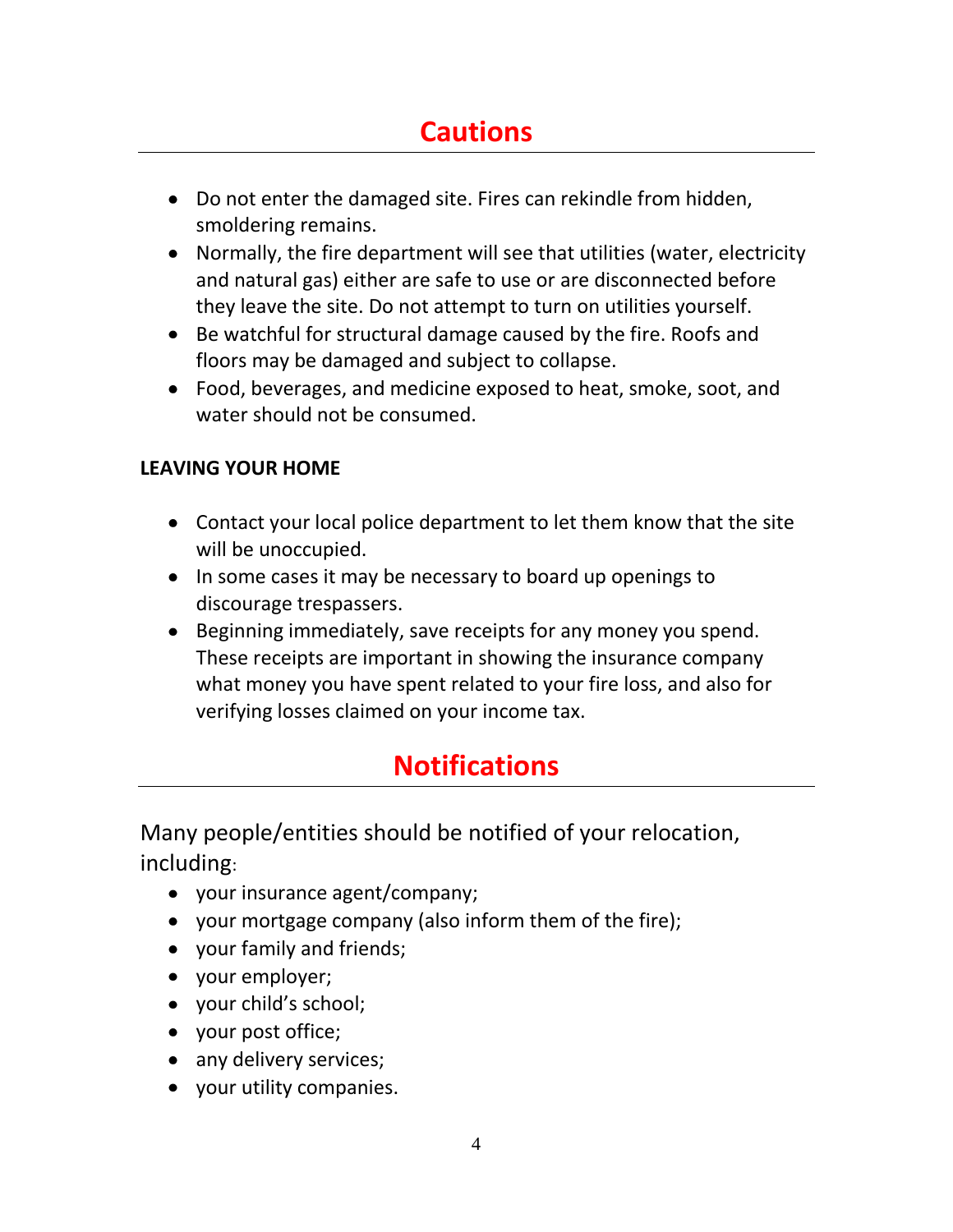## **Salvage Hints**

Professional fire and water damage restoration businesses may be the best source of cleaning and restoring your personal belongings. Companies offering this service can be located in the phone directory.

### **Clothing**

A word of caution before you begin: test garments before using any treatment, and follow the manufacturer's instructions. Several of the cleaning mixtures described in this section contain the substance Tri-Sodium Phosphate. This substance can be purchased under the generic name TSP. Tri-Sodium Phosphate is a caustic substance used commonly as a cleaning agent. It should be used with care and stored out of reach of children and pets. Wear rubber gloves when using if you have sensitive skin. Read the label for further information.

Smoke odor and soot sometimes can be washed from clothing. The following formula may work for clothing that can be bleached:

- 4 to 6 tbsp. Tri-Sodium Phosphate;
- 1 cup household cleaner or chlorine bleach: and
- 1 gallon warm water. Mix well, add clothes, and rinse with clear water. Dry thoroughly.

An effective way to remove mildew from clothing is to wash the fresh stain with soap and warm water, rinse, and then dry in the sun. If the stain has not disappeared, use lemon juice and salt or a diluted solution of household chlorine bleach.

#### **Cooking Utensils**

Your pots, pans, flatware, etc., should be washed with soapy water, rinsed, and then polished with a fine-powdered cleaner. You can polish copper and brass with special polish, salt sprinkled on a piece of lemon, or salt sprinkled on a cloth saturated with vinegar.

#### **Electrical Appliances**

Don't use appliances that have been exposed to water or steam until you have a service representative check them. This is especially true of electrical appliances. In addition, steam can remove the lubricant from some moving parts.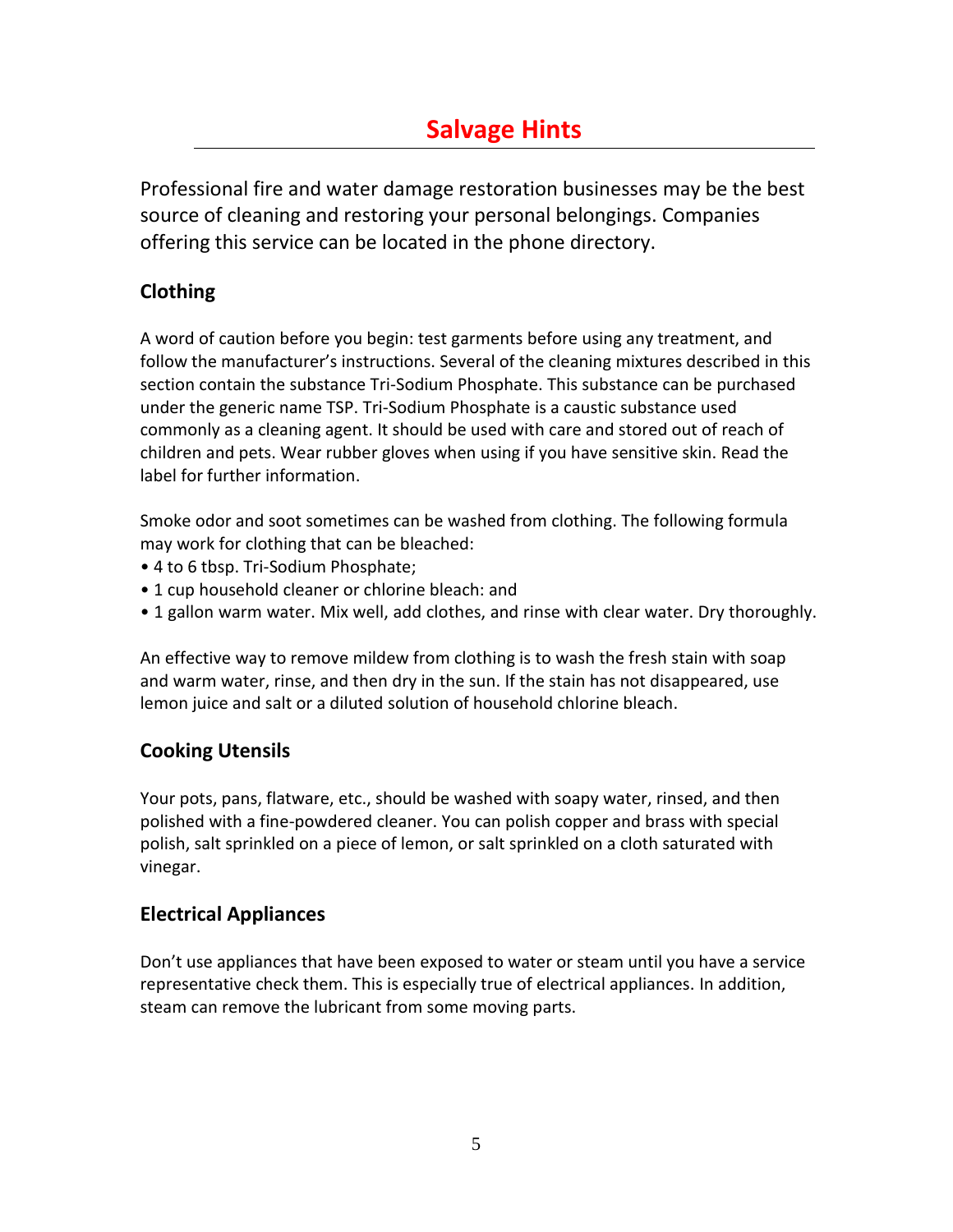If the fire department turned off your gas or power during the fire, call the electric or gas company to restore these services--do not try to do it yourself.

#### **Food**

Wash your canned goods in detergent and water. Do the same for food in jars. If labels come off, be sure you mark the contents on the can or jar with a grease pencil. Do not use canned goods when the cans have bulged or rusted. Do not refreeze frozen food that has thawed.

To remove odor from your refrigerator or freezer, wash the inside with a solution of baking soda and water, or use one cup of vinegar or household ammonia to one gallon of water. Baking soda in an open container or a piece of charcoal also can be placed in the refrigerator or freezer to absorb odor.

#### **Rugs and Carpets**

Rugs and carpets should be allowed to dry thoroughly. Throw rugs can be cleaned by beating, sweeping, or vacuuming, and then shampooing. Rugs should be dried as quickly as possible--lay them flat and expose them to warm, circulated, dry air. A fan turned on the rugs will speed drying. Make sure the rugs are thoroughly dry. Even though the surface seems dry, moisture remaining at the base of the tufts can quickly cause the rug to rot. For information on cleaning and preserving carpets, call your carpet dealer, or installer or a qualified carpet cleaning professional.

#### **Leather and Books**

Wipe leather goods with a damp cloth, then a dry cloth. Stuff purses, shoes with newspaper to retain shape. Leave suitcases open. Leather goods should be dried away from heat and sun. When leather goods are dry, clean them with saddle soap. Rinse leather and suede jackets in cold water and dry away from heat and sun.

Wet books must be taken care of as soon as possible. The best method to save wet books is to freeze them in a vacuum freezer. This special freezer will remove the moisture without damaging the pages.

If there will be a delay in locating such a freezer, place them in a normal freezer until a vacuum freezer can be located.

A local librarian also can be a good resource.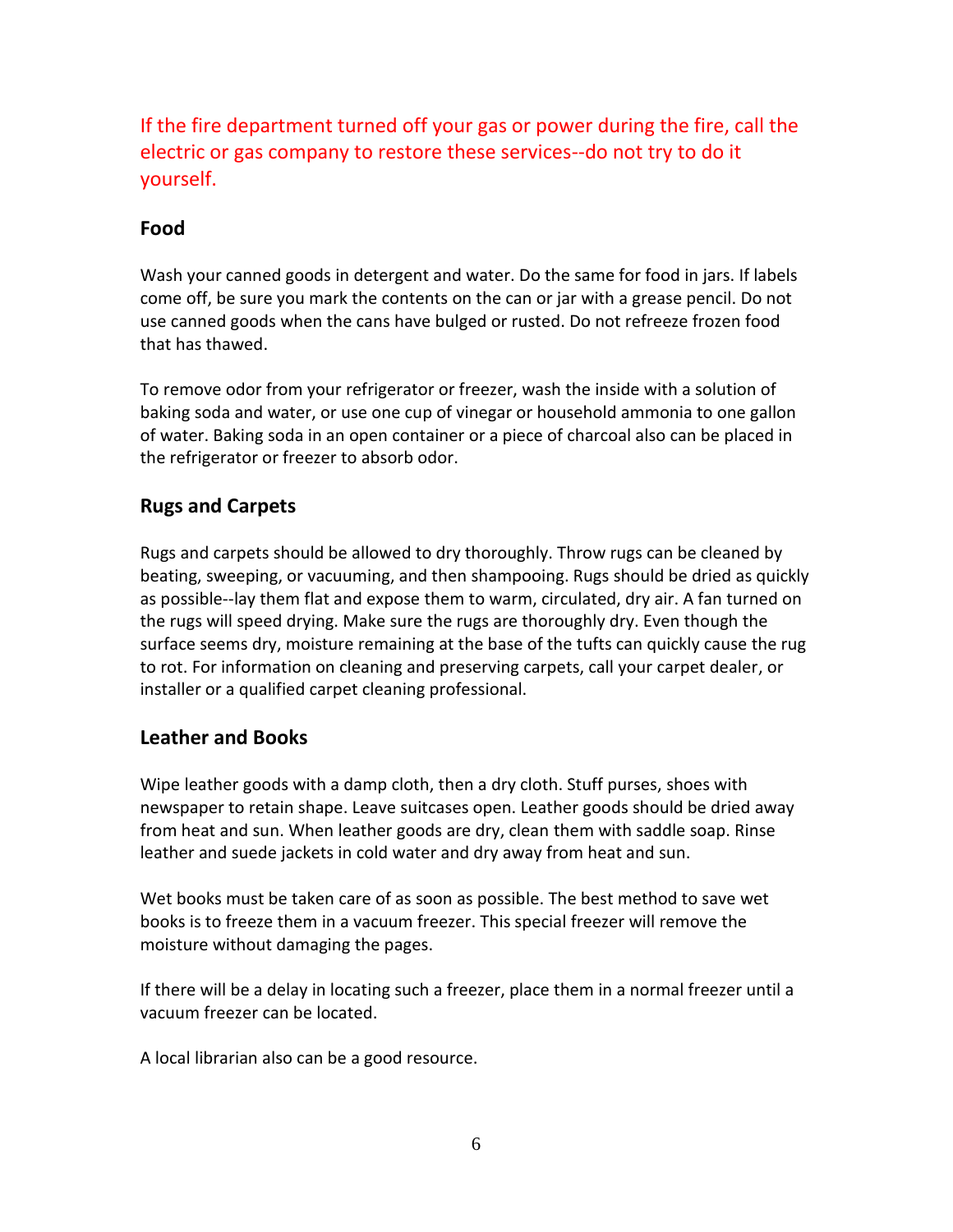#### **Locks and Hinges**

Locks (especially iron locks) should be taken apart and wiped with oil. If locks cannot be removed, squirt machine oil through a bolt opening or keyhole, and work the knob to distribute the oil. Hinges also should be thoroughly cleaned and oiled.

#### **Walls, Floors and Furniture**

To remove soot and smoke from walls, floors, and furniture use a mild soap or detergent or mix together the following solution:

- 4 to 6 tbsp. Tri-Sodium Phosphate;
- 1 cup household cleaner or chlorine bleach; and
- 1 gallon warm water.

Wear rubber gloves when cleaning with this solution. Be sure to rinse your walls and furniture with clear warm water and dry thoroughly after washing them with this solution.

Wash a small area at one time, working from the floor up. Then rinse the wall with clear water immediately. Ceilings should be washed last.

Do not repaint until walls and ceilings are completely dry.

Your wallpaper also can be repaired. Use a commercial paste to repaste a loose edge or section. Contact your wallpaper dealer or installer for information on wallpaper cleaners.

Washable wallpaper can be cleansed like any ordinary wall, but take care not to soak the paper. Work from bottom to top to prevent streaking.

#### **Wood Furniture**

- Do not dry your furniture in the sun. The wood will warp and twist out of shape.
- Clear off mud and dirt.
- Remove drawers. Let them dry thoroughly so there will be no sticking when you replace them.
- Scrub wood furniture or fixtures with a stiff brush and a cleaning solution.
- Wet wood can decay and mold, so dry thoroughly. Open doors and windows for good ventilation. Turn on your furnace or air conditioner, if necessary.
- If mold forms, wipe the wood with a cloth soaked in a mixture of borax dissolved in hot water.

• To remove white spots or film, rub the wood surface with a cloth soaked in a solution of 1/2 cup household ammonia and 1/2 cup water. Then wipe the surface dry and polish with wax or rub the surface with a cloth soaked in a solution of 1/2 cup turpentine and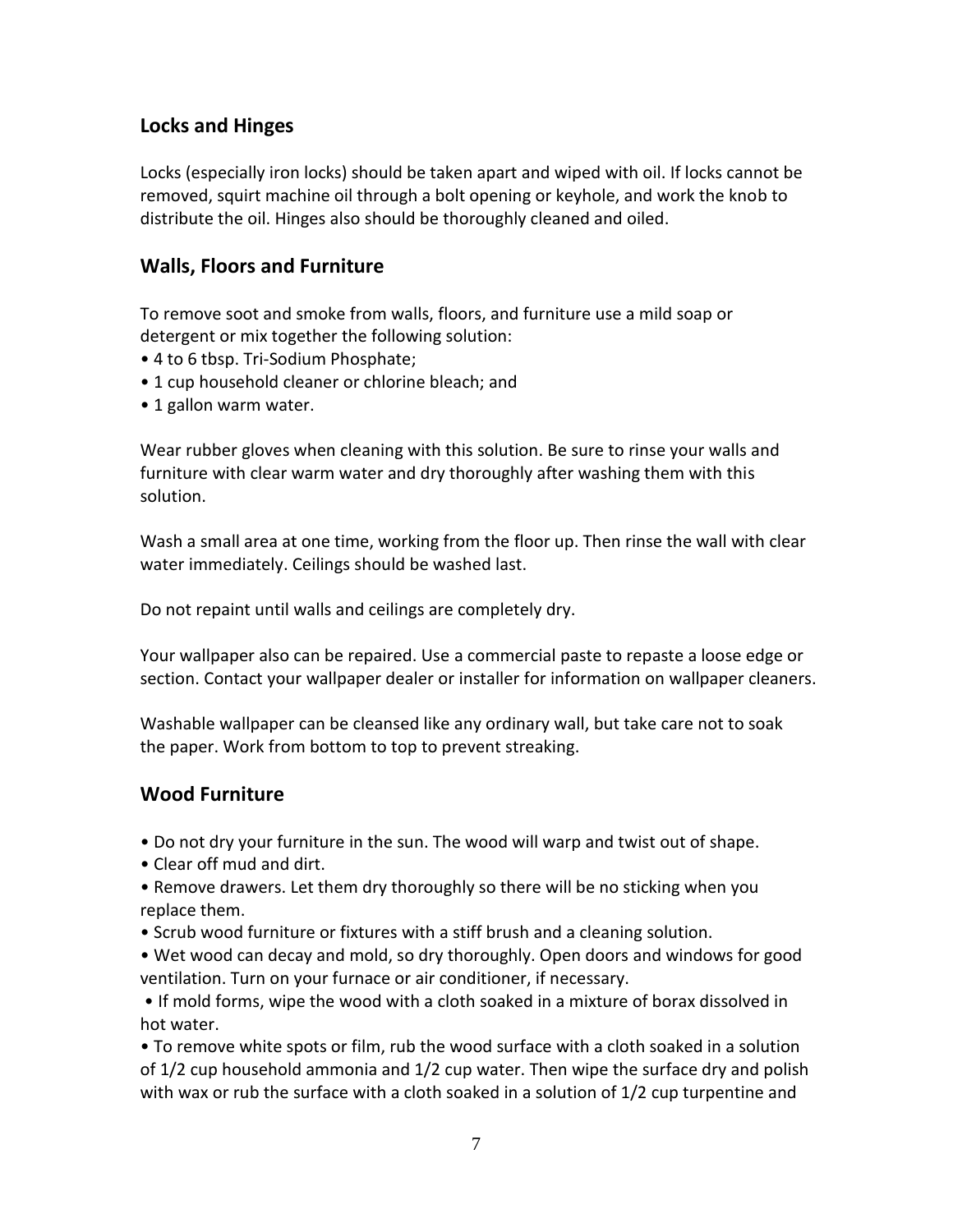1/2 cup linseed oil. Be careful--turpentine is flammable (depending on turpentine's flashpoint).

You can also rub the wood surface with a fine-grade steel wool pad dipped in liquid polishing wax; clean the area with a soft cloth, and then buff.

### **RESTOTRATION SERVICES**

There are companies that specialize in the restoration of fire-damaged structures. Whether you or your insurer employs this type of service, be clear on who will pay. Be sure to request an estimate of cost for the work. Before any company is hired, check its references. These companies provide a range of services that may include some or all of the following:

- securing the site against further damage;
- estimating structural damage;
- repairing structural damage;
- estimating the cost to repair or renew items of personal property;
- packing, transportation, and storage of household items;
- securing appropriate cleaning or repair subcontractors; and
- storing repaired items until needed.

#### **Local Restoration Companies**

Aromas Tri-County Fire Protection District does not recommend a specific restoration company.

| 1-800-BoardUp  | <b>DMC</b>               |
|----------------|--------------------------|
| 1-800-262-7387 | 831-784-1600             |
| Fire & Water   | <b>Bob's Restoration</b> |
| 831-442-3938   | 831-784-1600             |
|                |                          |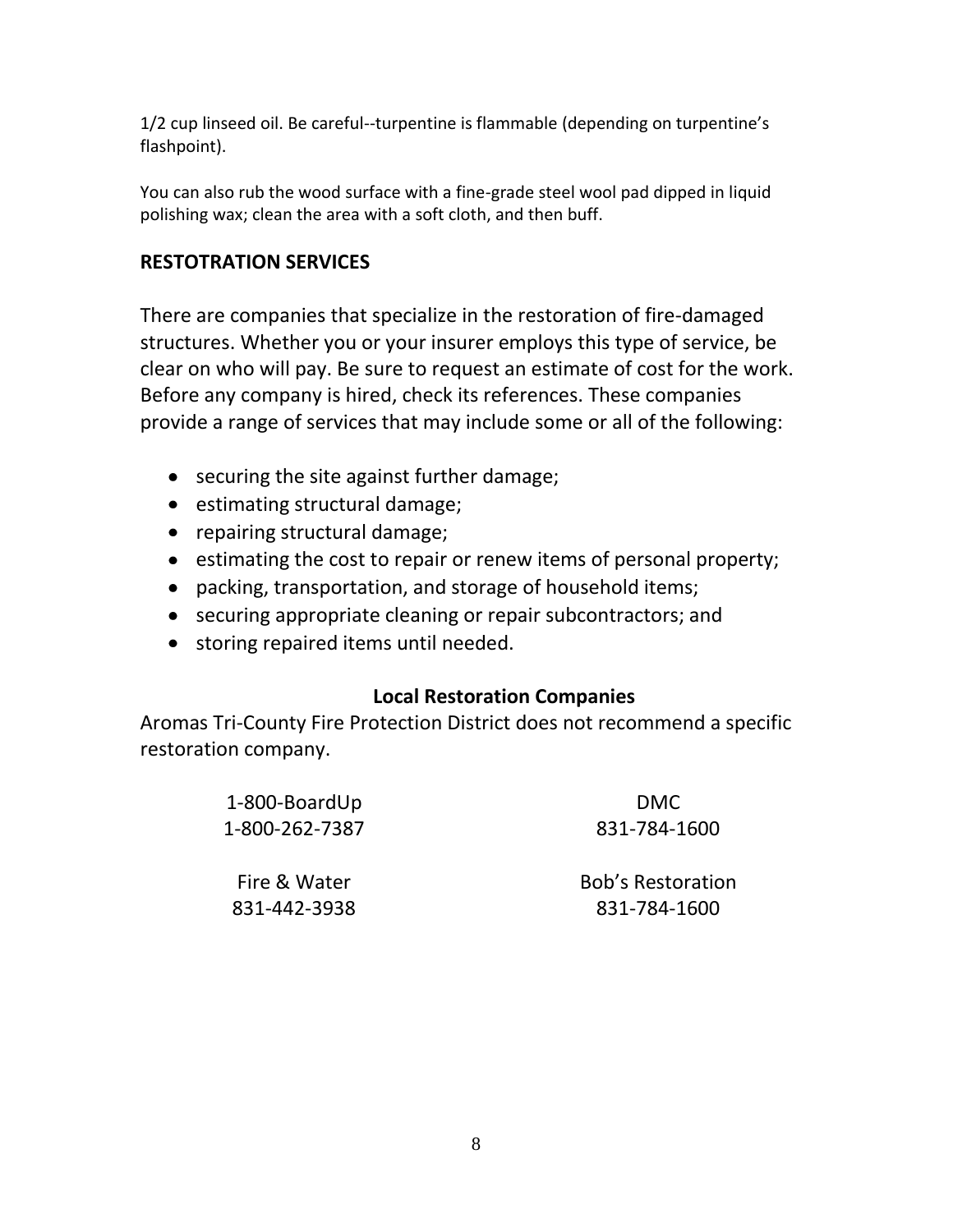### Replacement of Valuable Documents and Records

Here's a checklist of documents you will need to replace if they have been destroyed, and who to contact for information on the replacement process.

| Type of record                  | County     | <b>Contact number</b> |  |
|---------------------------------|------------|-----------------------|--|
| <b>Birth/Death Certificates</b> | Monterey   | 831-755-4504          |  |
|                                 | San Benito | 831-637-5367          |  |
|                                 | Santa Cruz | 831-763-8557          |  |
| <b>Divorce Records</b>          | Monterey   | 831-647-5800          |  |
|                                 | San Benito | 831-636-4057          |  |
|                                 | Santa Cruz | 831-420-2220          |  |
| <b>Wedding Certificate</b>      | Monterey   | 831-755-5041          |  |
|                                 | San Benito | 831-636-4029          |  |
|                                 | Santa Cruz | 831-454-3222          |  |
| <b>Social Security Card</b>     |            | 831-722-7141          |  |
|                                 |            | 800-772-1213          |  |
| <b>IRS</b>                      |            | 800-829-1040          |  |
| <b>Drivers License(CA)</b>      |            | 800-777-0133          |  |

#### **Other Items To Consider**

| Bank Books (checking, savings) | <b>Medical records</b>     |
|--------------------------------|----------------------------|
| Insurance policies             | Warranties                 |
| Passports                      | Citizenship papers         |
| Credit cards                   | Prepaid burial contract    |
| Titles to deeds                | Animal registration papers |
| Stocks and bonds               | Mortgage papers            |
| Wills                          | Military discharge papers  |

#### **Money Replacement**

Handle burned money as little as possible. Attempt to encase each bill or portion of a bill in plastic wrap for preservation. If money is only half-burned or less (if half or more is still intact), you can take the remainder to your regional Federal Reserve Bank for replacement. Ask your bank for the nearest one. Or you can mail the burned or torn money by "registered mail, return receipt requested" to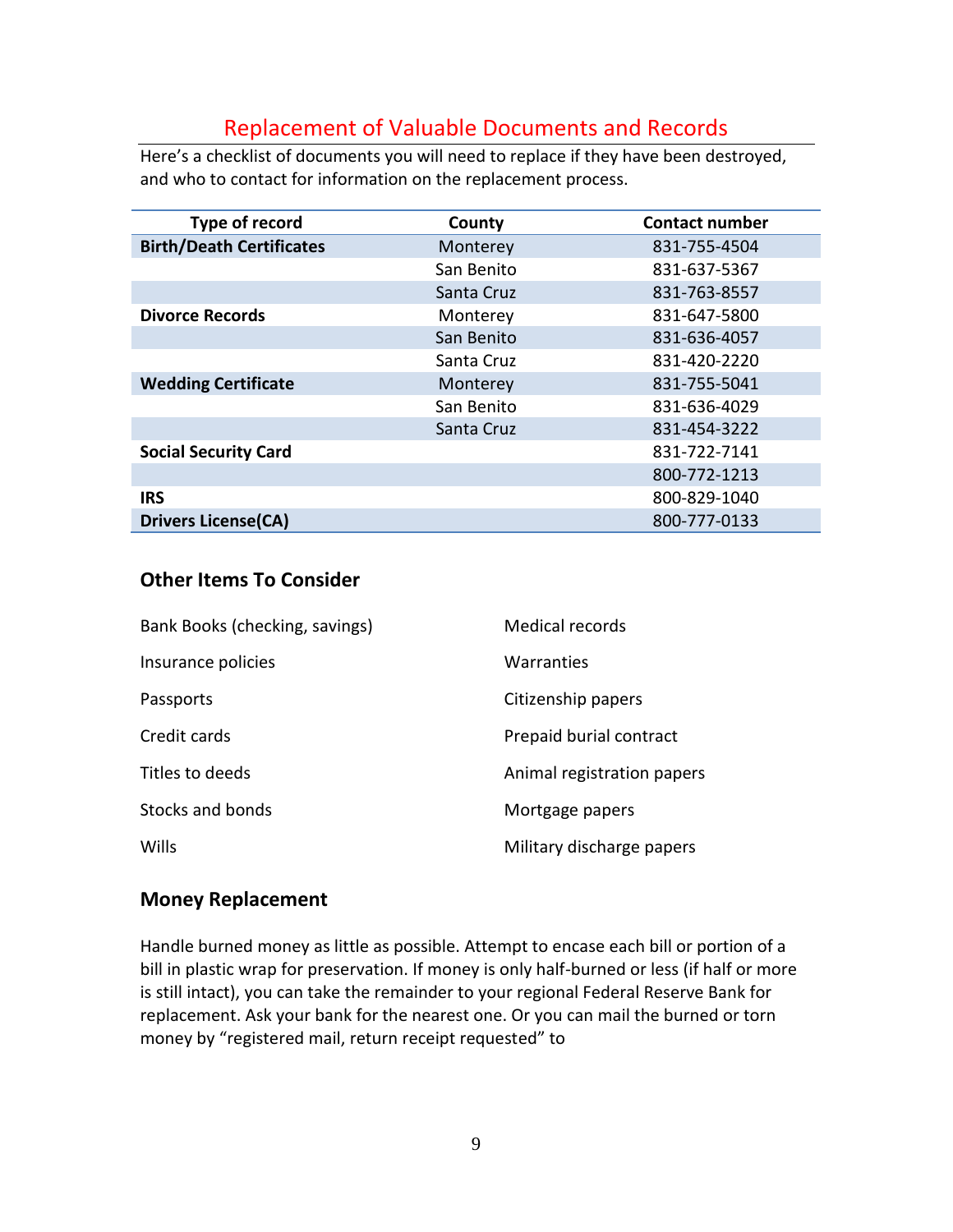Department of the Treasury Bureau of Engraving and Printing Office of Currency Standards P.O. Box 37048 Washington, DC 20013

Mutilated or melted coins can be taken to your regional Federal Reserve Bank or mailed by "registered mail, return receipt requested" to:

Superintendent U.S. Mint P.O. Box 400 Philadelphia, PA 19105

If your U.S. Savings Bonds have been destroyed or mutilated, you must obtain Department of Treasury Form PD F 1048 (I) from your bank or www.ustreas.gov and mail to: Department of the Treasury Bureau of the Public Debt Savings Bonds Operations P.O. Box 1328 Parkersburg, WV 26106-1328

#### **Tax Information**

Check with an accountant, tax consultant, or the Internal Revenue Service (IRS) about special benefits for people with limited finances after a fire loss.

## **A Word About Fire Department Operations**

#### **Common Questions**

#### **Q. Why are windows broken or holes cut in the roof?**

As a fire burns, it moves upward, then outward. Breaking the windows and/or cutting holes in the roof (called ventilation) slows the damaging outward movement, helps remove blinding smoke that obscures the actual fire, and enables firefighters to fight the fire more efficiently. The result of this action is less damage to the structure in the long run.

#### **Q. Why are holes cut in walls?**

This is done so that the fire department is absolutely sure that the fire is completely out, and that there is no fire inside the walls or in other hidden places.

#### **Q. Is it possible to obtain a copy of the fire report?**

Send a request letter and self addressed envelope (with postage) to:

Chief Cliff Williams 743 Reich Street King City, CA 93930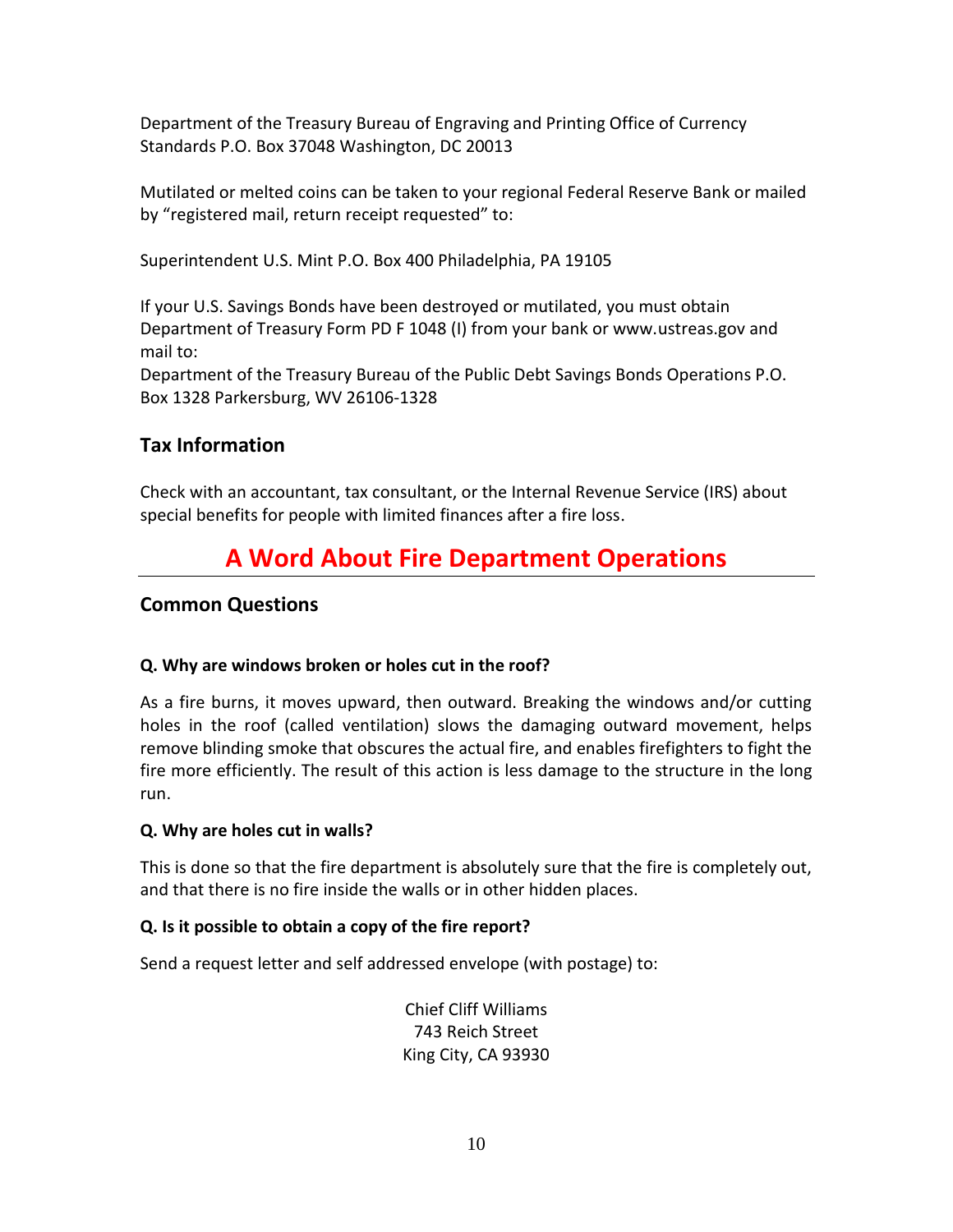## **Checklist**

| Contact your local disaster relief service                                                                                                                                                   |
|----------------------------------------------------------------------------------------------------------------------------------------------------------------------------------------------|
| If you are insured contact your insurance company and obtain<br>specific instructions on protecting your property, conducting<br>inventory and contacting a fire damage restoration company. |
| Check with Aromas Tri-County Fire Department to see if it is safe to<br>enter.                                                                                                               |
| Do not attempt to reconnect the utilities yourself.                                                                                                                                          |
| Conduct an inventory of damaged items and do not throw anything<br>away.                                                                                                                     |
| Try to locate valuable documents and records.                                                                                                                                                |
| If you leave your residence contact local law enforcement to let them<br>know that the site will be unoccupied.                                                                              |
| Begin saving receipts for any expenses that are related to the fire.                                                                                                                         |
| Notify your mortgage company of the fire.                                                                                                                                                    |
| Check with the IRS in regards to special benefits for people<br>recovering from fire loss.                                                                                                   |

Information packet was created by Aromas Tri-County Fire Protection District November 2011.